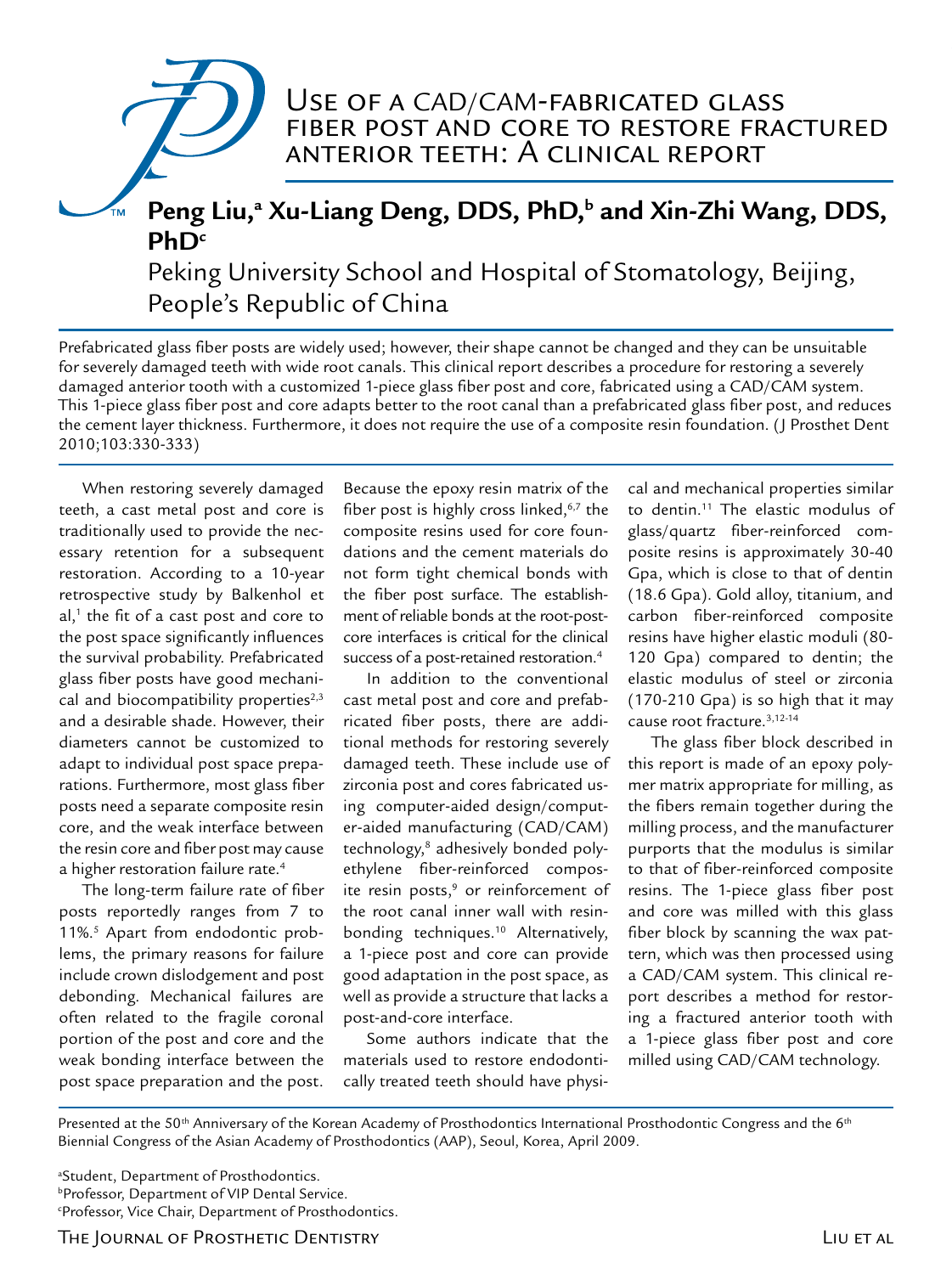

 **1** Fractured maxillary left central incisor.



**2** Radiograph of fractured tooth.

## CLINICAL REPORT

A 26-year-old Asian man presented to the prosthodontic department of the School and Hospital of Stomatology at Peking University, Beijing, China, for endodontic treatment, with the chief complaint of a fractured left maxillary central incisor. The coronal portion of the incisor was missing (Fig. 1). Radiographic examination indicated successful endodontic treatment with a relatively wide root canal (Fig. 2). The remnants of the incisor were measured with a periodontal probe, revealing a 3-mm-wide root canal orifice and a 1-mm ferrule located only on the labial surface.

Use of a conventional prefabricated glass fiber post was not an option, as the post diameter would not allow for good adaptation to the post space, and the resulting thick cement layer would affect the bond strength, increasing the risk of masticationinduced fracture. The inadequate ferrule did not provide adequate support for a composite resin core. Although a conventional cast metal post might have been used to restore the incisor, a stainless steel post and core would be too rigid and could increase the risk of root fracture.15,16 A cast gold post and core would be the conventional restoration method for this situation, but the metal color would affect the translucency of a subsequent ceramic restoration. Given these challenges, a CAD/CAM-fabricated glass fiber post and core and a ceramic crown were planned to restore the tooth.

The root canal was prepared with a low-speed instrument (Peeso Reamers; Mani, Inc, Utsunomiya, Japan). To gain adequate length and diameter for the glass fiber post and core, a portion of gutta-percha was removed to a depth of approximately 8 mm; the diameter at the cervical portion was 3 mm. The post space was prepared to eliminate undercuts because it was already relatively wide. The edge of the root orifice was rounded with a highspeed extra-fine diamond rotary cutting instrument (Dia-Burs, TR-13EF; Mani, Inc) to facilitate the scanning and milling process. An impression of the post space and adjacent teeth was made using vinyl polysiloxane (Flexitime; Heraeus Kulzer GmbH, Hanau, Germany) which was cast in type IV high-strength die stone (Royal Rock; Pemaco, Inc, St. Louis, Mo). From the cast, a wax (Casting Wax Bar; Shanghai Medical Instruments Co, Ltd, Shanghai, China) pattern of the post

and core was made without sharp edges to facilitate scanning (Fig. 3, A). The wax pattern was digitized with a 3-dimensional (3-D) scanner (SmartVision; Gimmafei Technology Development Co, Ltd, Beijing, China), and the data were processed using CAD/CAM software (Capture1.0; Gimmafei Technology Development Co, Ltd). A digital 3-D model of the post and core was developed. A prefabricated, composite resin-wrapped, glass fiber block (Ouyaruikang New Material Science and Technology Co, Ltd, Beijing, China) was milled to develop the post and core (Fig. 3, B) with a milling machine (VMC 850s; She Hong Industrial Co, Ltd, Taichung, Taiwan).

After milling, the fiber post and core was wrapped with red, 8-μmthick articulating paper (Arti-Fol; Dr Jean Bausch KG, Cologne, Germany) and placed into the post space to evaluate fit. After removal, interferences were relieved using a finishing diamond rotary cutting instrument (Dia-Burs, TR-13EF; Mani, Inc) in a high-speed handpiece (W&H Synea HS, TA-98; W&H Dentalwerk Bürmoos GmbH, Bürmoos, Austria). When the fiber post and core was completely seated in the root canal,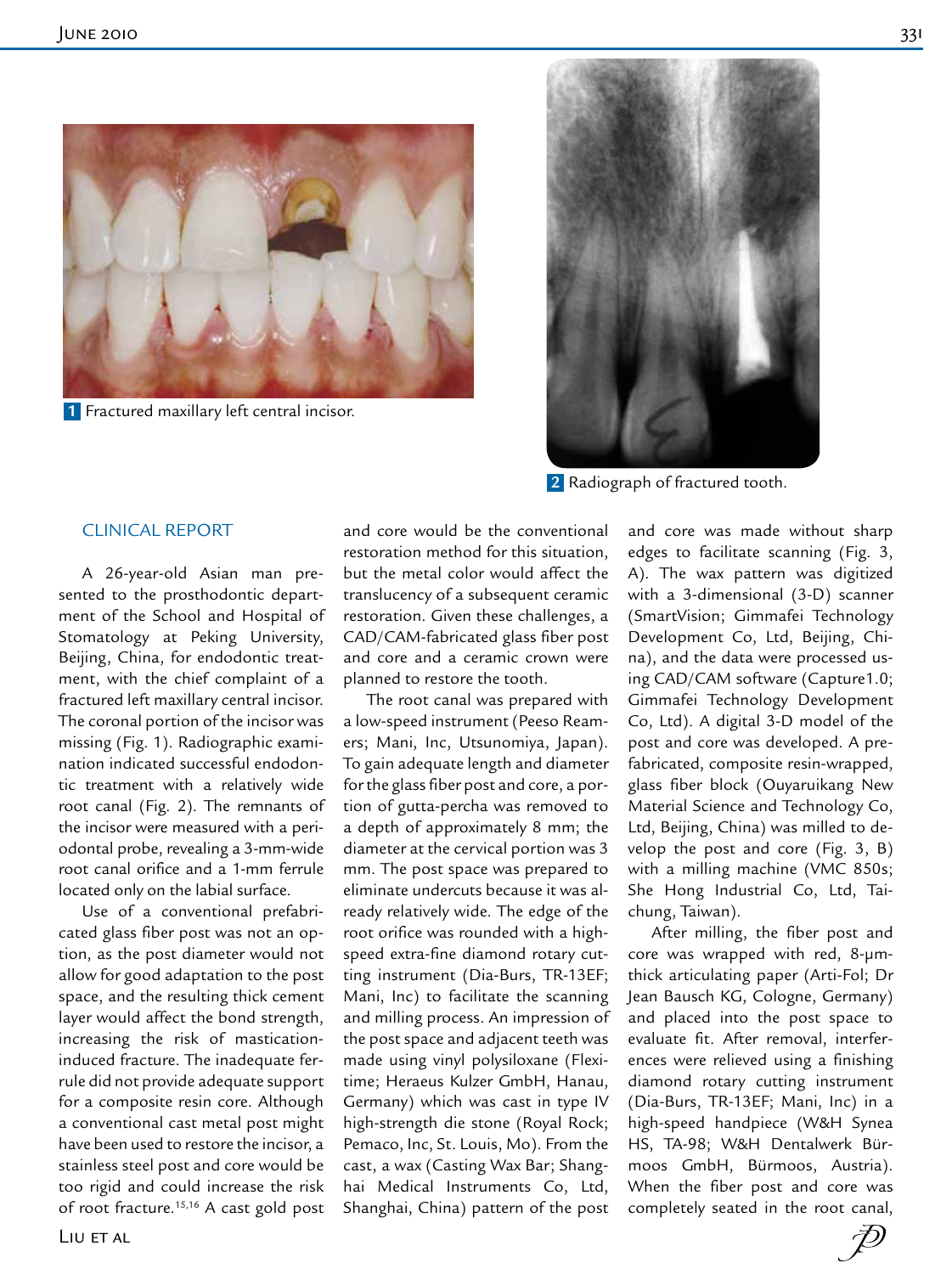

 **3** Post and core. A, Wax pattern. B, Milled post and core.  **4** Tooth preparation completed.





**5** Incisor restored with ceramic crown.



 **6** Radiograph of incisor after 8 months.

the core portion was modified slightly for definitive crown preparation. The root canal was cleaned with 75% alcohol to eliminate remnants of the articulating paper and air dried. The post and core was rinsed with ultrasonic cleaner (VS 350; Silfradent Srl, Santa Sofia, Italy), and then the bonding surface was conditioned (Super-Bond C&B Monomer; Sun Medical Co, Ltd, Moriyama, Japan). The post and core was cemented into the root canal using a resin cement (Super-Bond C&B; Sun Medical Co, Ltd), according to the manufacturer's instructions. After the resin cement was polymerized, the tooth was pre-

pared for a ceramic crown by placing a 1-mm shoulder and a 1-mm ferrule around the entire tooth (Fig. 4). The incisor was restored with a ceramic crown (Procera Alumina; Nobel Biocare AB, Göteborg, Sweden) (Fig. 5). The patient was recalled 8 months after the 1-piece glass fiber post and core was cemented, and no complications were noted. A periapical radiograph demonstrated that the fiber post and core remained well adapted to the post space (Fig. 6).

#### **DISCUSSION**

Interest in glass fiber-reinforced

composite materials has increased over the last 10 years.<sup>6</sup> Although most glass fiber posts are prefabricated and, therefore, do not fit all root canals, prefabricated fiber posts require a composite resin foundation. With the aid of CAD/CAM technology, a glass fiber post-and-core system can be created as a 1-piece structure that fits any tooth. When restoring a severely damaged clinical crown with a wide post space, the 1-piece glass fiber post and core can be well adapted and reduce the cement layer thickness. The modulus of the 1-piece glass fiber post and core is similar to that of dentin, which limits stress